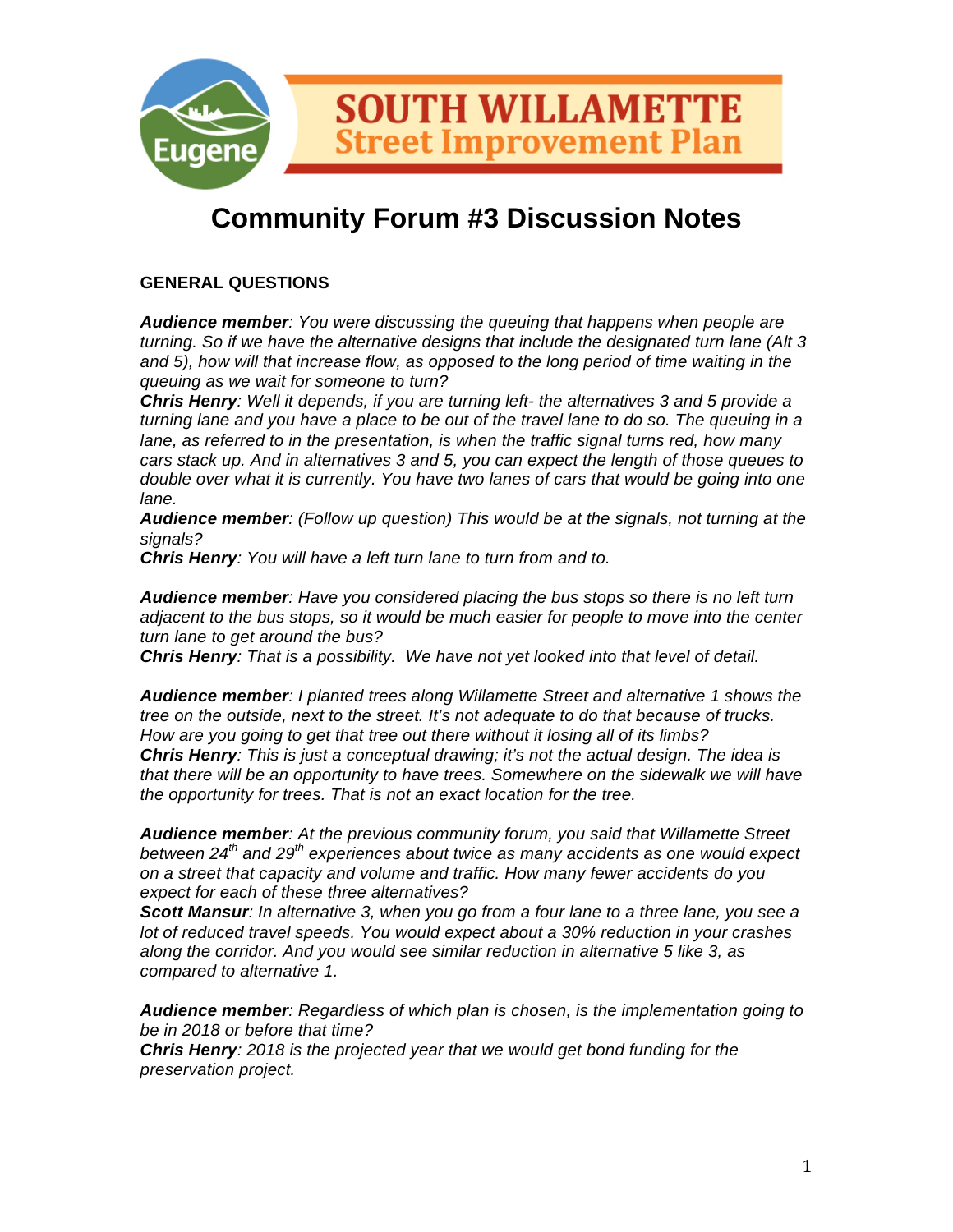*Audience member: 18th Avenue is a 3 lane with a center turn lane, so what's the traffic count on that street compared to Willamette, and has the city looked into how the two compare?*

*Chris Henry: The volumes on 18th Ave. are higher. We have just over 16,000 vehicles a day on Willamette St. while 18th Ave, depending on where you look, is about 20,000 vehicles per day.* 

*Audience member: Research shows that when you have a more controlled environment with vehicles, there tends to be more access by pedestrians and bicyclists, which reduces the amount of traffic by 10-20%. Which of these figures did you use? Scott Mansur: All of the traffic volume evaluations are based on the LCOG model traffic assumptions. We applied those and saw some traffic diversion but we are going to still see some growth on Willamette St. Not a lot, but we were not seeing the reduction. Audience member: How many people have told you that they choose not to walk along Willamette St. now because the sidewalks aren't wide enough? [Audience laughs]*

*Chris Henry: We've heard that concern, its very inhospitable for pedestrians. You can walk there but if you encounter bicyclists, it is uncomfortable.* 

*Audience member: Back to the vehicle queuing slide, did you account for cars that were turning left or did you say just assume that the lines are going to double? Chris Henry: It is based on how many vehicles are trying to go through the signal and the light turns red, everybody stops. That's what the queuing was based on, its not so much about left turns.* 

*Audience member: As usually being a pedestrian, I realize that no one enforces the 25 MPH limit. When I called about it, they said, 'Well, no one is really going much over 30 [MPH].' You really do notice the difference in the sound of vehicles and the feeling that I should belong here or I don't belong here. Are the people who run these things going to enforce 25 [MPH] as a limit in any of these plans or are they going to tolerate the 5 miles over?*

*Chris Henry: Law enforcement is a conversation to have with the Eugene Police Department [EPD] or with their funding by the Eugene City Council. There is a traffic enforcement unit. The speed limit is 25 MPH. In alternatives 3 and 5, compared to the existing condition, the most prudent driver on the road sets the speed. We expect speeds to drop because of that.* 

*Audience member: With the sidewalk being widened in all the alternatives, are you intending that cyclists and pedestrians be using the sidewalks together in alternatives 1 and 5?*

*Scott Mansur: By city ordinance, you are allowed to ride bikes on sidewalks. It's not something we are real excited about, having cyclists on the sidewalks.* 

*Chris Henry: We do not encourage people to ride bicycles on the sidewalks. In fact, in the downtown the Eugene code prohibits it. When we talked about widening sidewalks, alt 5 is the one with real widening opportunity to go from 9 ft. to 13 ft. The potential in alt 1 and 3, the existing condition is to realize the full width – 9ft. In many cases, that has already been built- in other cases, it has not.* 

*Audience member: Can you walk us thorough the historical ADT? I guess you guys have been studying it. Has there been a drop in the ADT? I guess through the last five or six years throughout the city and state they have been seeing drops. So I'm just*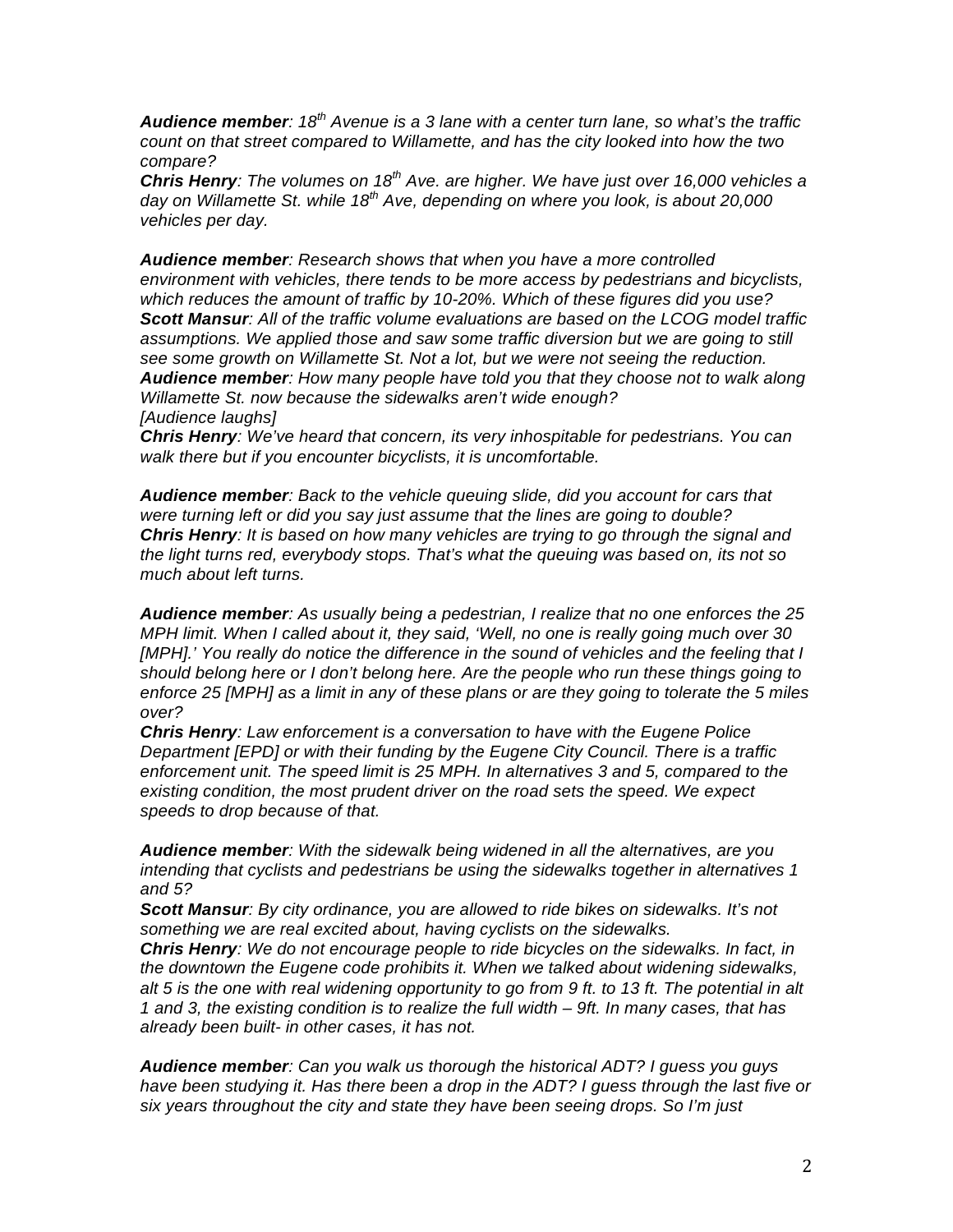*wondering what your reasoning and what you have been using as the average annual increase.* 

*Ellen Teninty: Can you say what ADT stands for?*

*Chris Henry: The Average Daily Traffic volume, the number of vehicles traveling on the street in a 24-hour period. This data was collected in 2011 as a part of our transportation system plan. It was factored up to 2013 and 2018 for this analysis. With a modest growth based on Lane Council of Government Metropolitan Transportation Model, the volumes*  have been relatively flat since 2008. We haven't seen the amount of growth we have *seen in decades past.* 

*Audience member: Now I am concerned about the walking on Willamette Street. I do that all the time and it's perfectly easy to walk down to 24th street. It's that as soon as you go north of 24th, you risk life and limb. Bikes do come barreling down that walkway. And I really don't understand how you think you can keep bikes from riding on the sidewalks and being a threat to pedestrians.*

*Chris Henry: Well we are not prohibiting bicyclists from riding on the sidewalk.*

*Audience member: The city council adopted a goal to reduce fossil fuel use by 50% by 2030. And one would assume that alternatives 3 and 5 would lead to a decrease in fossil fuel use by encouraging pedestrians and bicyclists. Is that being taken into consideration in making this decision, this goal?*

*Chris Henry: Yes, that is part of the policy context that the Eugene City Council needs to consider in making this decision here. Creating a balanced multimodal transportation system provides people opportunities to walk, bike, and ride the bus in addition to motor vehicles. It helps achieve that goal.* 

*Scott Mansur: Just to add to that, we are using that in the criteria that we are using to evaluate the alternatives.* 

*Audience member: I wonder if you could elaborate on the impact of wide sidewalks on businesses along Willamette. I'm thinking of like Turtles, Eugene Hardware, and Down*  to Earth. That their parking lots are awfully close to the streets and I would imagine that *increasing the width of the sidewalk would impact those businesses.*

*Chris Henry: The sidewalk in front of Eugene Hardware is a full 9 ft.*

*Audience member: (clarification) Well alternative 5…*

*Chris Henry: It is towards the center of the roadway, not outward. There are other locations, like in front of Turtles where people are parking in the public right of way now. Increasing the sidewalk width over there would mean that the cars would be parked on the sidewalk or they wouldn't park in those two adjacent spaces.* 

*Audience member: Hey, I have a question about safety. So I am a mom and I ride my bike with my two young sons on Willamette Street to go to businesses. As I am looking at alternative 5, I am wondering what would you say to someone who is biking with young kids where it is safe to bike on Willamette, in that scenario. Is it the sidewalk? Is it the road? That's something I would consider and want your input on.* 

*Chris Henry: If you absolutely had to ride your bicycle on the sidewalk on Willamette St, I* would encourage you to ride in the direction of traffic. Otherwise, I would suggest that *you ride on parallel streets and then move laterally to Willamette St. Riding a bicycle on the sidewalk is not a safe activity. There are many conflicts with motorists that aren't looking for bicyclists moving at that speed. They might be looking for pedestrians, but they're not typically looking for or able to see cyclists. The alternative 5 is offered*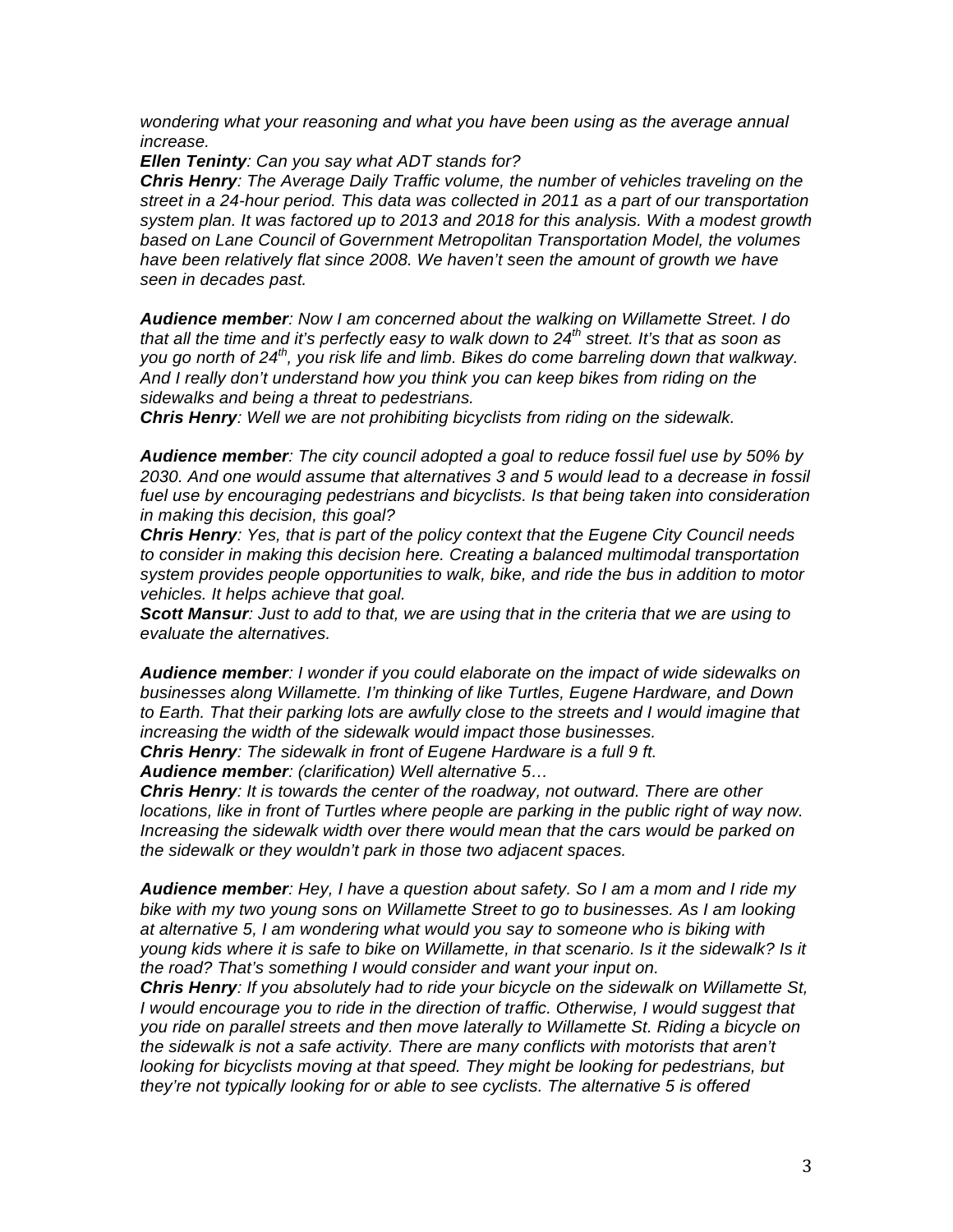*because some people said, 'Well, why don't you just widen the sidewalks and bikes can share that space.' It's not something we recommend.* 

*Audience member: First I was wondering if there are currently 16 to 18,000 cars a day using that corridor, how many bicycles do you expect to use it once the bike lanes are in place?*

*Chris Henry: I can't answer that question directly. There is certainly some demand now for cycling on Willamette St. We did count bicyclists and pedestrians at the intersections during two-hour periods in the morning, day, and evening. But we didn't predict what the future demand would be.* 

*Audience member: It was stated in the presentation that alternative 5 would be best for pedestrians. I understand that's kind of the quick presentation. But given the curb will still*  be right up against the sidewalk in this alternative. And there will be lots and lots of *bicyclists in both directions in alternative 5, and that all those bicyclists would essentially create a 8 or 9 ft. space for pedestrians. And there is even talk of adding a bikeways or*  lanes onto the sidewalk as a potential down the road. I am wondering how is it that then *this is the best alternative for pedestrians?*

*Scott Mansur: That was applying a national standard for multimodal level of service. So*  when you apply that multimodal level of service based on that width, it says that this will *provide the best level of service for pedestrians. But this didn't really take into account the limitations that come with that. So take that with a grain of salt.* 

*Audience member: You mentioned that it would take up to 30 seconds longer to go up 29th Ave. Does that take into considerations left turns on the 4 lane alternative? I've been stuck behind cars many times waiting to turn, and that very often adds more than 30 seconds of wait time.*

*Scott Mansur: Yes this does for all the alternatives.*

*Audience member: (Follow up) Then a different question is, on 27th Ave. the slide you showed, showed only one car making a left turn to get on to 27th in the alternative 3. It seems to me that there is more than one car at any particular time waiting to make a left turn.* 

*Scott Mansur: That was just to show the queues, it wasn't the number of vehicles represented in that figure.* 

*Audience member: (Follow up) Well, it seems to me if there are more cars waiting to make a left turn that would make the queues shorter.*

*Scott Mansur: That's true and the left turns were removed and left out of the queuing evaluation.*

*Audience member: Thank you for providing the multimodal level of service. It seems like we are using some different terms though. In the results that you found, you noted you found increased speeds in alternative one for motorists, and increased comfort for bicyclists in alternative three. And I missed what was mentioned for alternative five. So one question is, is there increased comfort for motorists and is there increased speed for bicyclists and pedestrians in these alternatives. So specifically I am thinking, like pedestrians crossing a five-lane road versus a three lane road. Is there increased delay on someone on a bicycle using the alternative routes versus using Willamette St? Scott Mansur: So unfortunately, there is not a great tool for measuring travel times for bicyclists and pedestrians on this corridor, especially when there are no bike lanes there today to measure where we are.*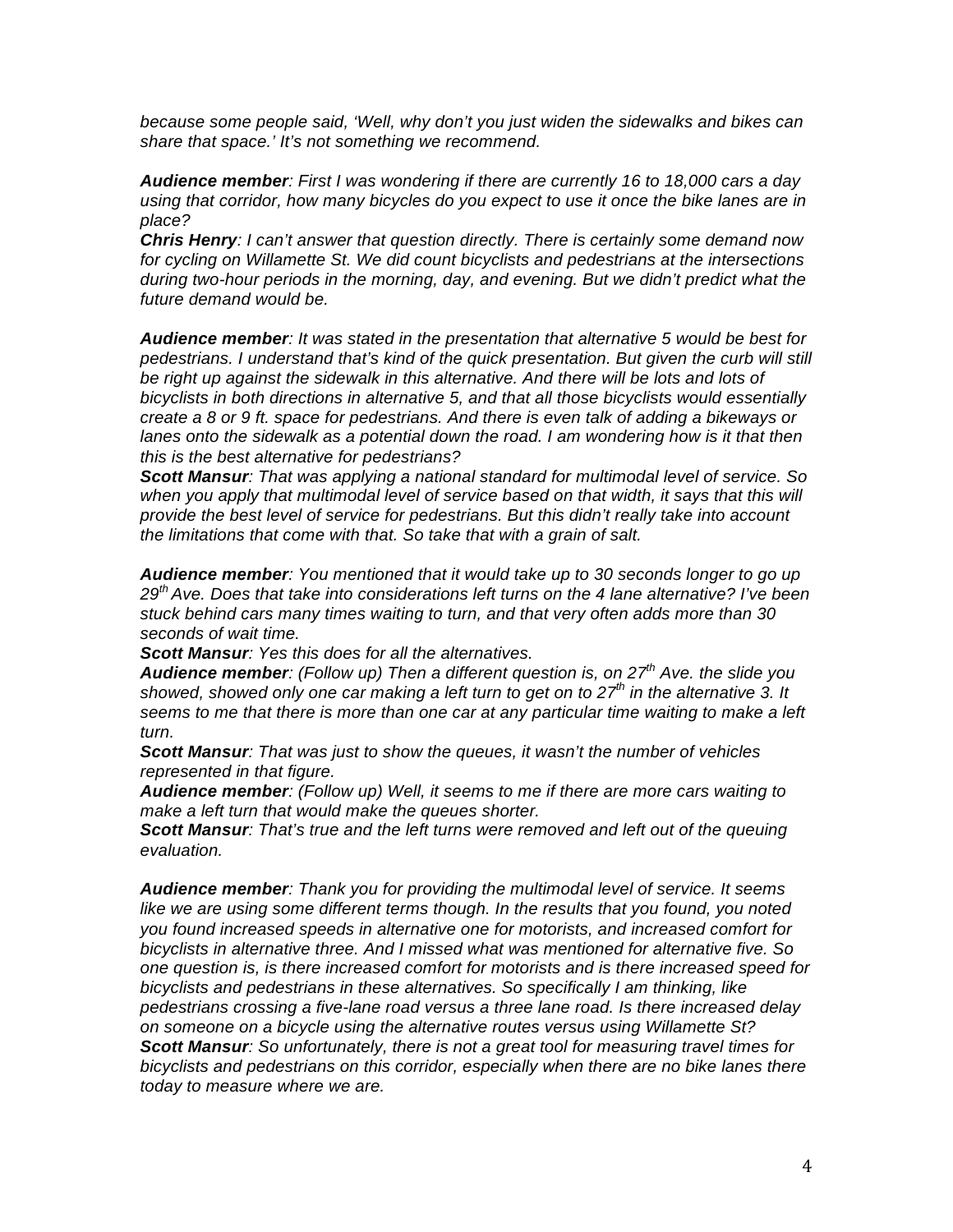*Peter Coffey: I think that it would be fair to assume for through cyclists that having bike*  lanes from 32<sup>nd</sup> to 24<sup>th</sup> on Willamette St. will be the fastest route but we have simply not *quantified that. Did that answer all your questions?*

*Audience member: (Follow up) Also in terms of pedestrians you know in the delays for crossing wider streets? Just so that we know the distinction of the terms using delays and comfort.* 

*Peter Coffey: Right, and the crossing differences is not in the lengths, the distance is the same in alternative 1 and 3. We haven't widened the cross section.*

*Chris Henry: The multimodal level of service tool is to gauge the user comfort in the corridor. And for automobiles, this is based on delay. So its not apples to apples for all these comparisons and it has its limitations.* 

*Audience member: So did your study project the price of gasoline in the year 2018? Chris Henry: We did not.*

*Audience member: My understanding is that level of service, the letter grades don't*  actually mean good or bad. It depends on what is happening in the corridor. So the level *of service with a letter grade D, doesn't necessarily mean nearly failing, it just means it's slower. The merchants are getting businesses because the traffic is moving slower to see the businesses. Is that right?*

*Chris Henry: That is perhaps a subjective interpretation. What it does represent is a range; each letter grade represents a range of so many seconds of delay for motor vehicles. From the user perspective of pedestrians or bicyclists, and transit riders, it would be similar to their comfort level in the corridor.* 

*Audience member: Twice in the presentation alternative 5 is more comfortable for pedestrians. I wonder if that takes into account that bicyclists will most likely be using the sidewalk in that alternative. As a person who walks down that street daily that is not comfortable for me. So I was just wondering if that was taken into consideration. Scott Mansur: It was initially clarified that when we looked at the pedestrian multimodal level of service was the result that it provided and I know that is one of the limitations in the software is that it doesn't account for the fact that there is no bike lanes there. So the conflicts that would be created between bicyclists and pedestrians weren't part of that equation. It's a tool we used but as we go through the process, it is going to have to be updated because we saw a lot of limitations through that.* 

*Chris Henry: This is an opportunity for me to say something here, I forgot at the beginning of the meeting to mention that in regards to sidewalks, and what happens the curb-line and back. Later this summer, separate from this process and more related to land use, will be another community meeting, not scheduled yet, but the discussion will be about what we do as the area grows regarding public right of way next to the businesses and properties.* 

*Audience member: You talked a lot about the different alternatives and their analysis at their level of service. But I am wondering if you could speak to the analysis of safety? Scott Mansur: If you remember at the last community forum, we said that this Willamette St. corridor has about 50% more collisions when compared to other similar*  facilities and streets like this in Oregon. Alternative 1 would keep it similar to what we *have today. Alternatives 3 and 5, by removing the two travel lanes we reduce the corridor speed as well as providing other amenities. Studies have shown if we were to implement alternatives 3 or 5, you would typically see a range of reduction in collisions of 10-30%. So over the last 3 years of data, there were 72 collisions within our study*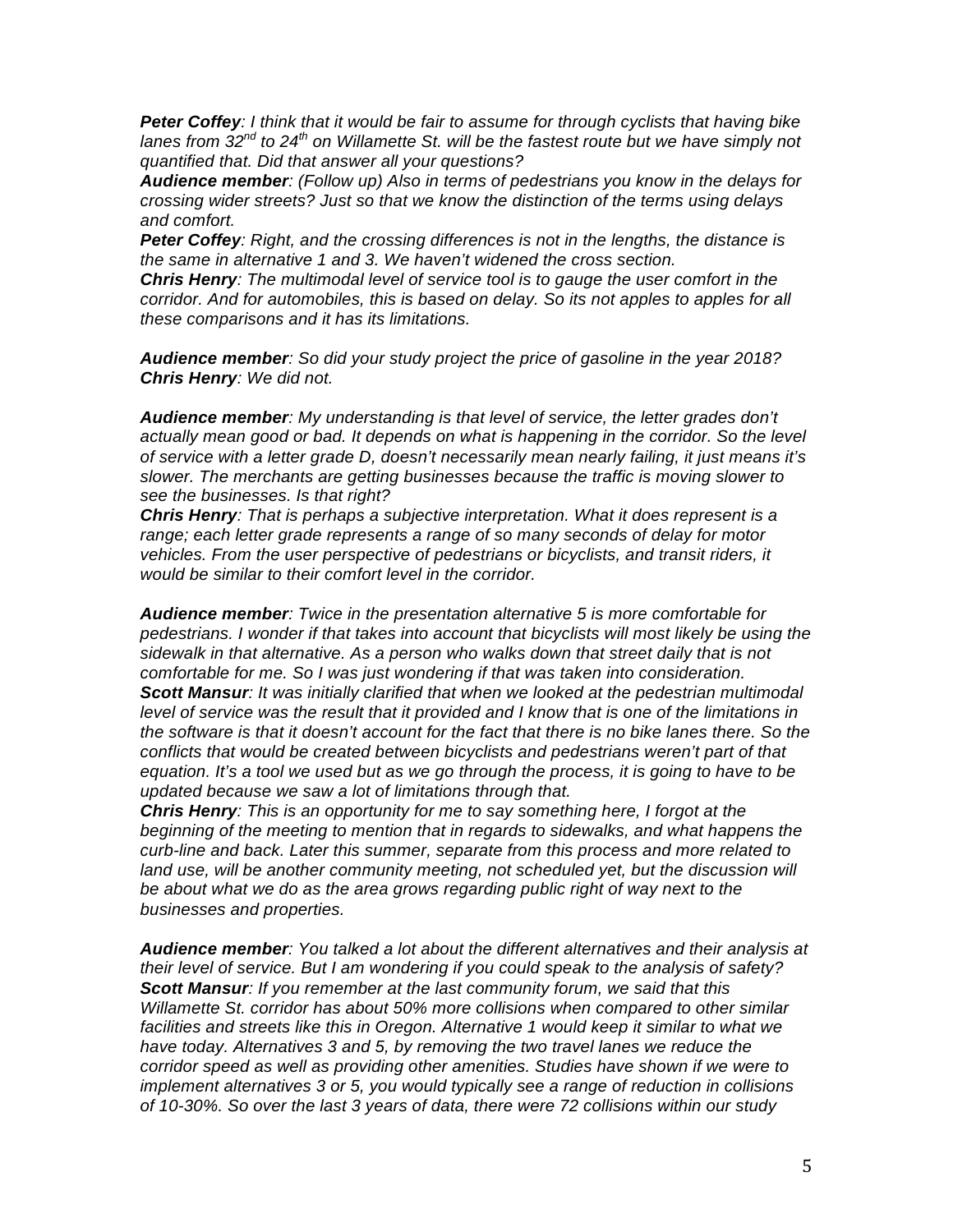*area and 26 of those were at private driveways. In alternative one, you will see lots of rear ending collisions because of conflicts between left turning vehicles and driveways and through traffic. Alternatives 3 and 5 would provide the most improvement in safety as you look at reducing the collisions along the corridor.* 

*Audience member: I heard your bring up the alternatives 3 and 5 which I think you were talking about the alternative routes the cars would be taking because of the slowed street, over to Hilyard, Lincoln, or Jefferson in either direction. You were just talking about the cars and the change in vehicle traffic. Did you bring up or did you look at the increase in revenue the bicyclists or pedestrians would bring to Willamette, were there to be alternative 3 or 5?*

*Chris Henry: Not necessarily. There have been recent studies that bicyclists and pedestrians do spend more than motorists at the businesses but you really need to get down to the details of those studies to get to what they really mean. What we did look at was where would vehicles divert to in cases of increased traffic or congestion. Those results came from the LCOG Transportation Model.* 

*Audience member: I'm curious how much detail has been given to the alternative bike routes into the making of these maps. Some of these have some tricky things here. I think some of these were hail marys in the bike/ped master plan because of a lack of a corridor route along Willamette. The worst of the intersections is on 29th and Oak, especially if you are on 29th and taking a left turn on Oak…the question is, what are you going to do for the improvements for those crossings and then still get us to the businesses?*

*Chris Henry: There is more work to do for the development of the parallel routes. They have been identified in the Pedestrian and Bicycle Master Plan but they have not been prioritized for re-development yet. The next steps are to identify traffic, way-finding signs, and lane markings in the pavement. Also we are looking into some kind of crossing treatment, could be a pedestrian hybrid beacon which is a flashing red signal like what was shown on 29th place. We just haven't gotten to that level of detail.*

*Audience member: So you mentioned a question about safety. You mentioned that plan 1 would be similar in safety as to what we have today. And it seems like that is not taking into consideration for the parallel bike lanes on Oak, potential for roundabouts-25th for example, and extra lanes at 29th. Couldn't there be gains in safety there that you are not looking at? I mean do you see what I am saying?*

*Chris Henry: Alternative 1 doesn't add extra lanes at 29th. There are already extra lanes there. 5 travel lanes. One of the most problematic issues with Willamette St., Scott mentioned it, is the driveway accesses. Many of the collisions that happen are because of the numerous driveway accesses. So one of the ways to improve safety in the corridor, regardless of which alternative is ultimately selected, is to really consider the changes to accesses, driveways to be eliminated or consolidated to improve safety.* 

*Audience member: (Follow up) And you mention that an extra light could free up some of the problems and increase safety in plan 1.*

*Chris Henry: Yes and the traffic signal in front of Woodfield Station could regulate left turns more safely and for pedestrians to cross more safely.* 

*Audience member: The city is planning building quite a bit of apartment buildings along*  24<sup>th</sup> and 29<sup>th</sup>. What is the amount of anticipated residence in that area and how much *more crowded will it get? Not just for the next 4 years but for the next 10 or 15 years.*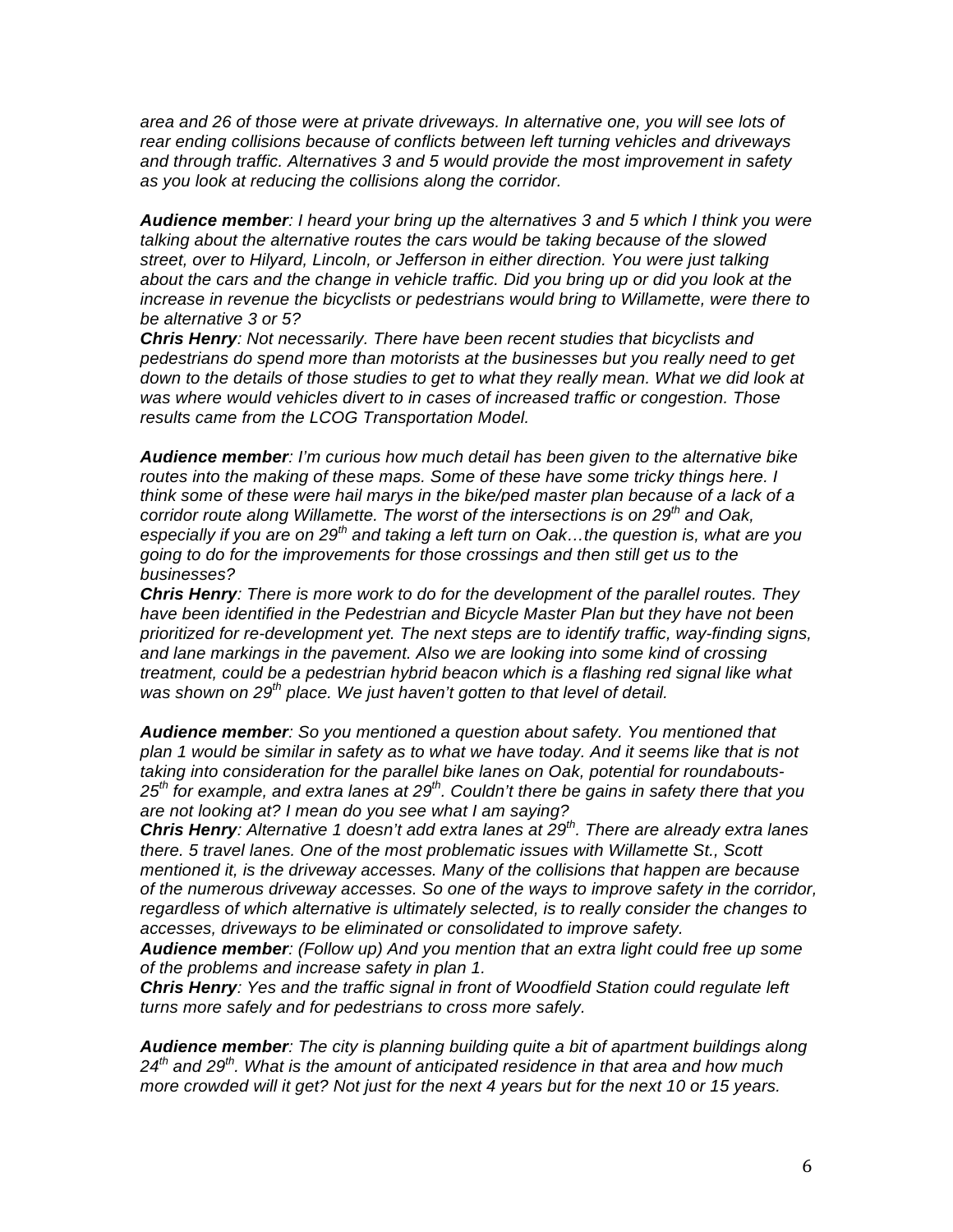*You are also considering a roundabout- is it going to be the standard size or super size. That area is so crowded right now, would a roundabout handle the irregular traffic? Chris Henry: I think the anticipated growth is just a few hundred new dwelling units. Those new residences are included in the modeling for the transportation. So they are accounted for in this analysis. As far as roundabouts on 29th Ave, in order to accommodate the volume of traffic there, it would have to be a multi-lane or a two-lane roundabout. It would have an effect on all the corner properties so we are suggesting not doing that, although it could be done.* 

*Audience member: In your presentation you talk about the impact on EMS so models 3 and 5, did you study that? And how will that impact the emergency system? Chris Henry: Alternatives 1 and 3 had the same curb distance of 42 feet. Talking with the fire chief, they're concerned that motorists will not pull into the bike lane to get out of the way. Alternative 5 does narrow the roadway and that does cause some concern for not only emergency vehicles but also for Lane Transit District.* 

*Audience member: Speaking of safety, wouldn't front-end collisions increase with alternatives 3 and 5 with people turning in the middle lanes both ways? Chris Henry: Perhaps, but the data doesn't support that. It shows a reduction of collisions between 10-30%.*

### **SURVEY DISCUSSION**

**Question 3** regarding what is most important to you

*Audience member: So in 3C, you say, "maximize traffic flow." Is your definition of "traffic" just cars or does it include human beings that might be walking or bicycling? Ellen Teninty: There are other questions for biking and walking. This one is about cars.*

*Audience member: So same question, 3b. Access to businesses--Is that for car drivers or everybody? Or…bikes?*

*Chris Henry: Motor Vehicle access.* 

#### *Audience member: Could you define sidewalk amenities?*

*Chris Henry: Sidewalk amenities could include decorative street light poles to illuminate the street. You might consider the removal of the overhead lines, relocating the utilities out of the corridor. Planting street trees could be an amenity. Including a bicycle rack in the sidewalk. Benches. Green storm water treatment that filter the water. Vegetation. Landscaping.*

*Audience member: My primary concern with this route is for the cyclists coming through Willamette St. from 18th Ave. I'm looking at the bicycle routes on parallel streets and I know that taking Oak street involves going through at least two more traffic lights and taking a significant detour as a cyclist. And Portland St. is not a through street that offers any useful ability commute northbound from this area. So I am curious, are there any substantial improvements to those bike routes that will improve my experience as a cyclist commuting between Willamette St. and 18th?* 

*Chris Henry: The Eugene Pedestrian and Bicycle Master Plan identified bike lanes on Willamette St. but not how to do that. And that is in part why we are here. The parallel routes were identified in the map as bicycle boulevards. Those treatments could include traffic calming, way finding signs, and shared lane markings. It's a bike symbol with two*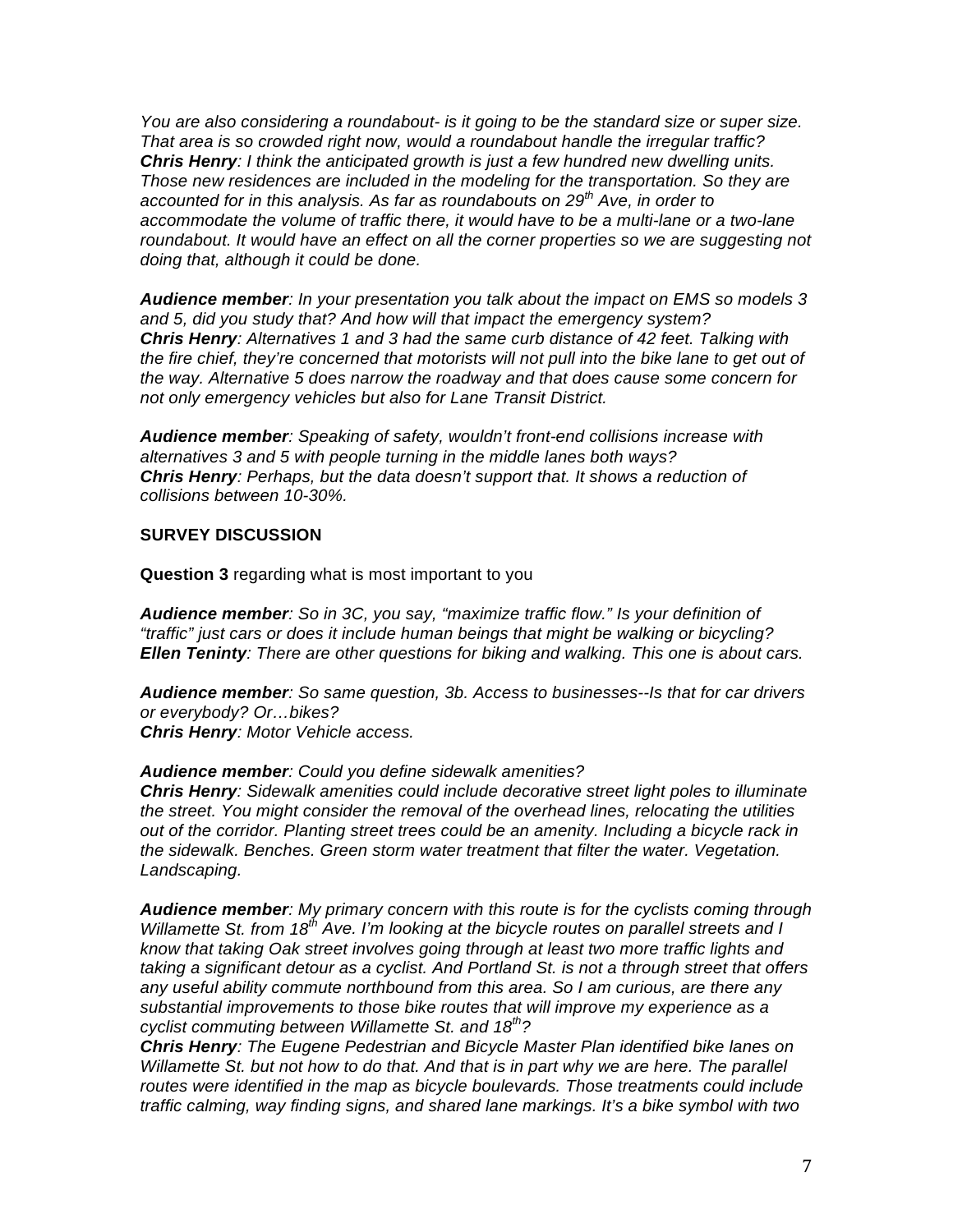*chevron signs so bike share the road with motor vehicles, indicating to both drivers and cyclists that both will be in the lane at the same time.* 

*Audience member: Shouldn't the bike lanes be considered pedestrian amenities? Chris Henry: They could be, the bike lanes would create more separation between pedestrians and the motor vehicle traffic. Unfortunately the multimodal level of service model doesn't factor in that separation, interestingly.*

*Audience member: 3B, where it says to rate the bicycle routes on parallel streets from very important to not important… I am wondering why that's on there and wouldn't there also be a place on this list for car lanes or automobile lanes on Willamette St. as not important or very important? I say that because the automobile lanes exist on Willamette St. and they will be on Willamette St. and that's a given. These parallel routes for bicycles that we are talking about exist already. And they are there now, and they have been there for the 23 years I've lived in Eugene, and they will be there for another 23 years. So we are not talking about something that is not important or very important, it just exists. I want to make sure that everyone knows that. We are not talking about some new amenity that will preclude the need for a bike lane on Willamette St. This is not that. This is something that already exists and does not work to get you where you want to go on Willamette St. And the question is, you can just stretch it out because it really makes no difference to the topic.*

*Chris Henry: To respond to the earlier part, 3C, maximize traffic flow, lets you express the importance of traffic flow.*

*Audience member: One more comment, presuming that we go ahead with option 1, with 4 lanes of traffic. How likely is it that, 15 years from now that we go through this process to develop bike lanes? How expensive would it be, at that time? Chris Henry: If we don't make a change on Willamette St. now, we've made a statement about how we like it as it is and want it to stay the way it is for some indeterminate amount of time until we ask the question again. I can't predict when that might be.* 

*Audience member: I didn't understand on 29th and Willamette when you are talking about extra turn lanes, does that mean you will have sidewalks or bike lanes or not? Chris Henry: At 29th there are two southbound travel lanes and a left turn lane and one northbound travel lane. And bike lanes in alternative 3 or wide sidewalks in alternative 5. Audience member: (Follow up) So you would remove a sidewalk? Chris Henry: No, we would remove a travel lane. There are currently 5, and we would go down to 4.* 

*Audience member: I am neutral about three or four lanes at this point. Because I own a business there and that business will be closed by the time this occurs. What I am very concerned about is why nothing is being done about it right now. I am hearing that as of the year 2010, we had 50% more accidents than the state rate. I lowered the speed limit 12-14 years from 45 MPH TO 35 MPH by getting people to sign a statement. Then I easily got a \$250,000 stoplight put up there on 25th. Why are we not talking at all about how we can slow traffic right now? Is that impossible? Is that outside the realm of this? Is that outside the realm of the city? Why have we not been in stakeholder meetings or in one discussion about how we can slow traffic, and how we can make it more livable if we can make people go 25 MPH, which IS the speed limit? Anyone here not know right now that is the speed limit? It's changed quite a bit. People are now starting to know. If we can do that, we can have a clean slate to see what the possibilities are. Pardon me, but*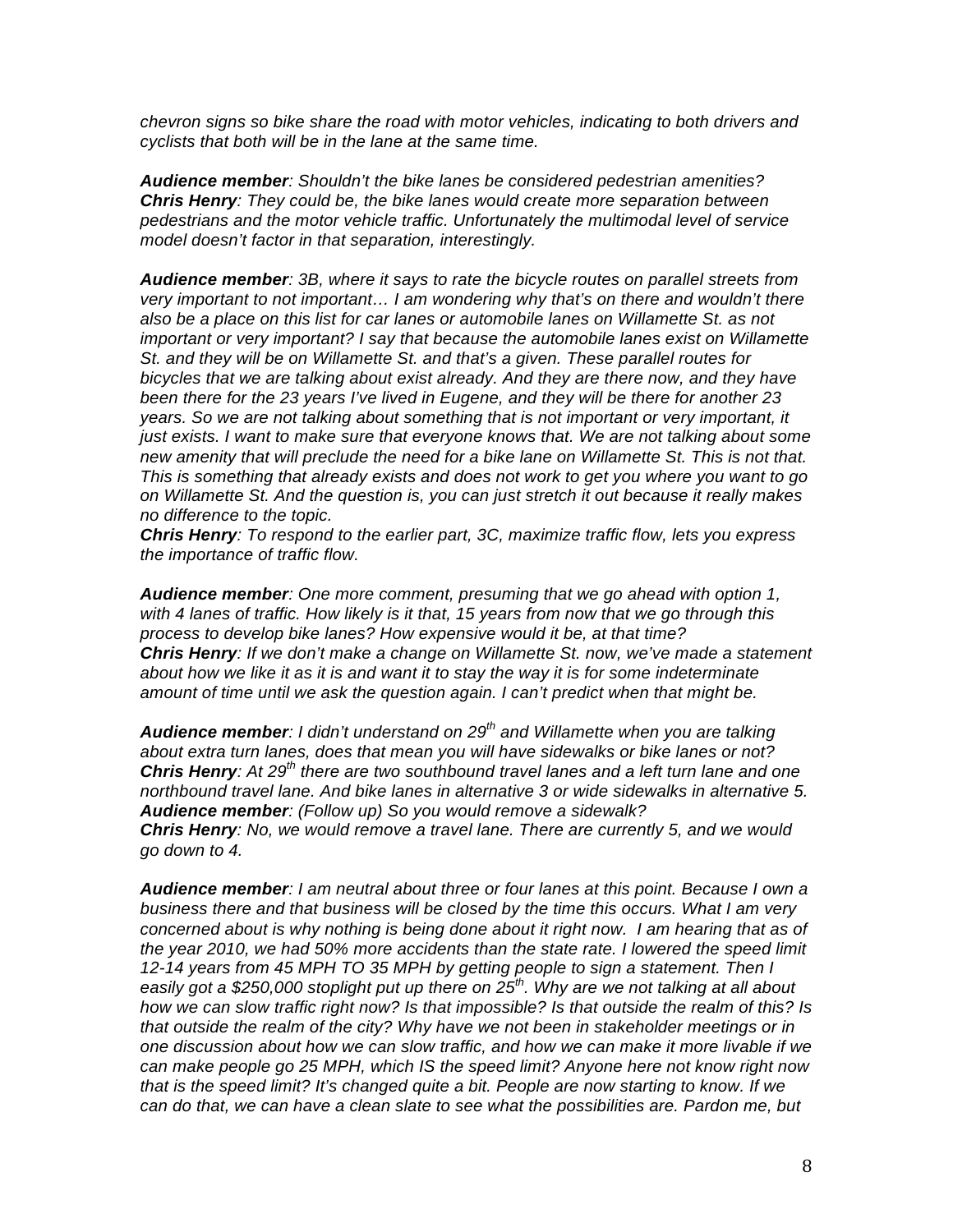*let's wait five years to do that? I've had to pick two people up off of the street. I am ready to get out there right now. If you have a business on Willamette or if you use Willamette, call the police right now and demand that they are out there taking care of the traffic. If we are going to have bicycles on Willamette, the bicycle cops stop at 18! But when I talk to Pete Kerns or Kitty Piercy, the next day, they are out here. I am just one person. I make seven bucks an hour running my business. I don't want to wait another five years. Pardon me for being a little radical about that, but you pull a kid out from underneath a car in front of your business… you do that one of these times. I'm asking everyone here,*  let's be community about slowing it down. You got a business on Willamette, put a red *25 MPH speed limit up. So do something so there is a downturn in the collision rate in our town. Put that up. Let's make it a nice place right now. It will make it easy to be a bicycle friendly place in five years.* 

*Audience member: One thing that helps make decisions is knowing the impact this has on our community's health. One thing that this helps is the impact and just coming for a sustainable and holistic approach. And how the street can help our local economy and community.*

*Audience member: Regarding the buses, you are not going to do pull outs. So the thing to do is to stagger the bus stops. We have enough of a center lane there and people are allowed to go around the busses like the police said you could. And you put on the back of the bus, a signage that says, 'When this bus stops, you are allowed to go around the bus using the center lane.' So use the staggered bus stops and driveways. That's what you ought to do!*

*Chris Henry: The challenge is that there are many driveways and it's hard to find a place without one. 18th Ave. is the same situation with fewer turning and driveway accesses but the same situation otherwise.* 

*Audience member: Any businessperson will tell you that they first need potential customers then after that, actual customers. This is often calculated by the amount of cars passing by during the day. If we survive the construction process, and if Willamette St. is reduced from 4 to 2 lanes, and if anybody says 3 lanes, there are only 2 traffic lanes. Potential customers will find other avenues and loss of business might occur. Loss of business equals less potential rent, which makes property values stagnant. If the city wants more money from property tax, they should support the alternative that has*  less cost to property values increasing. We hope that if we build it, they will come. From *an economic standpoint, this is far from true. I don't believe that for one instant. We have built it, and it has four lanes and it's thriving.*

*Audience member: Eugene kind of prides itself as an environmentally progressive city. We even have a climate action plan. I know that we take steps to be more sustainable. And it is just kind of perplexing to me, that given this culture, it is so difficult to even get bike lanes on a major street and encourage people to get out of their cars and bike more.*

*Audience member: It comes from the perspective of being an older person who unfortunately, because of physical conditions cannot ride a bike anymore. So I do the best I can by bussing and using a Prius. But what its all about in my mind, is looking to the future. And if we don't understand, global warming on a personal level, as well as larger corporations, we are missing something extremely important, especially for our younger people. As someone who can't take advantage necessarily of a bike lane, I am looking to little children and their families and I want safe places for those kids to be. I*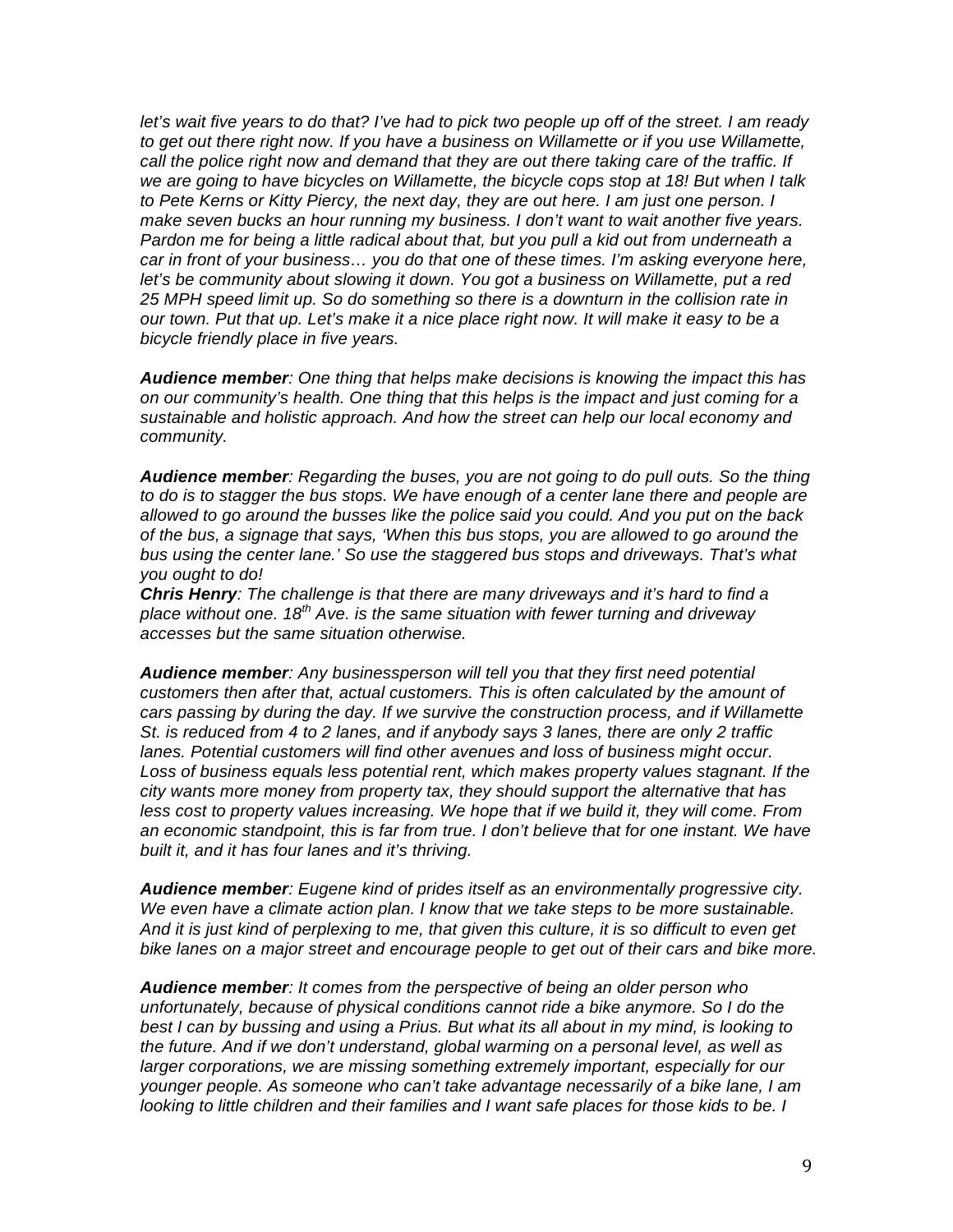*don't want all those wonderful businesses to suffer but I think the people who love those businesses will still going to be there. But please let's think about what the consequences are, that are maybe to some people are way out there. But we are already seeing some now and we need to make change.* 

*Audience member: Scott, when you came to our table we asked you a question to explain some similar situations. I just ask you to reiterate some of those experiences and some of the concerns that business owners in other cities involved in similar projects and their reactions?*

*Scott Mansur: One of those projects I worked on, was a similar project on E Street in Washougal, Washington. The volumes were much smaller about 9 to 10 thousand. There were a lot of concern from businesses and property owners. We got a lot of feedback. We went to city council and shared our findings. Council supported that project and we got a lot of positive feedback since that project was done. Businesses had actually been pleased with the results. Emergency services had been very concerned but they were now very happy with the way things were operating and movement of travel. And the police chief shared a comment that they rarely write a ticket on E street and they rarely have to go deal with accidents on that corridor. Another example in Oregon City had a higher volume with 19,500 vehicles and they were also very pleased with those results over there.* 

**Question 4** regarding a traffic signal at the Woodfield Station driveway.

*Audience member: So I have a question for you guys. Are you only considering only a traffic signal at that intersection or are you considering some other form of control that would enable pedestrians to cross more safely?*

*Scott Mansur: Both. Both would be considered.* 

*Audience member: (Follow up) How do we answer this question? Do you want us to assume that both would be considered? Because I will definitely say, not for one thing, and absolutely for another.* 

*Scott Mansur: The intent is, what we have heard, from a motor vehicle standpoint, pedestrian/bike traffic signal would be desired. If we were able to look through the design, we need more detailed analysis is going to be needed to determine what the signal would be needed.* 

*Audience member: So, if you put a traffic signal in there, would it be activated by cars? By pedestrians? Could it be synced to other traffic lights that are so close to it so that it doesn't automatically go off and make sense from other angles?*

*Scott Mansur: Yes, 100% would it be coordinated with other traffic signals along 29th so that as a pedestrian you could push it and you would wait and the lights would be synchronized with Willamette St. and side streets. It would be served simultaneously to help serve traffic.* 

*Audience member: The projected volume of the street, whatever it was, how do you factor in a traffic light at Woodfield station anyway? Do you have estimated interruptions into the traffic flow down Willamette? How do we figure that into traffic flow? Scott Mansur: So we have a traffic model that was created with existing signals and we've provided an analysis with a signal at Woodfield station and analyzed the flow with that signal.*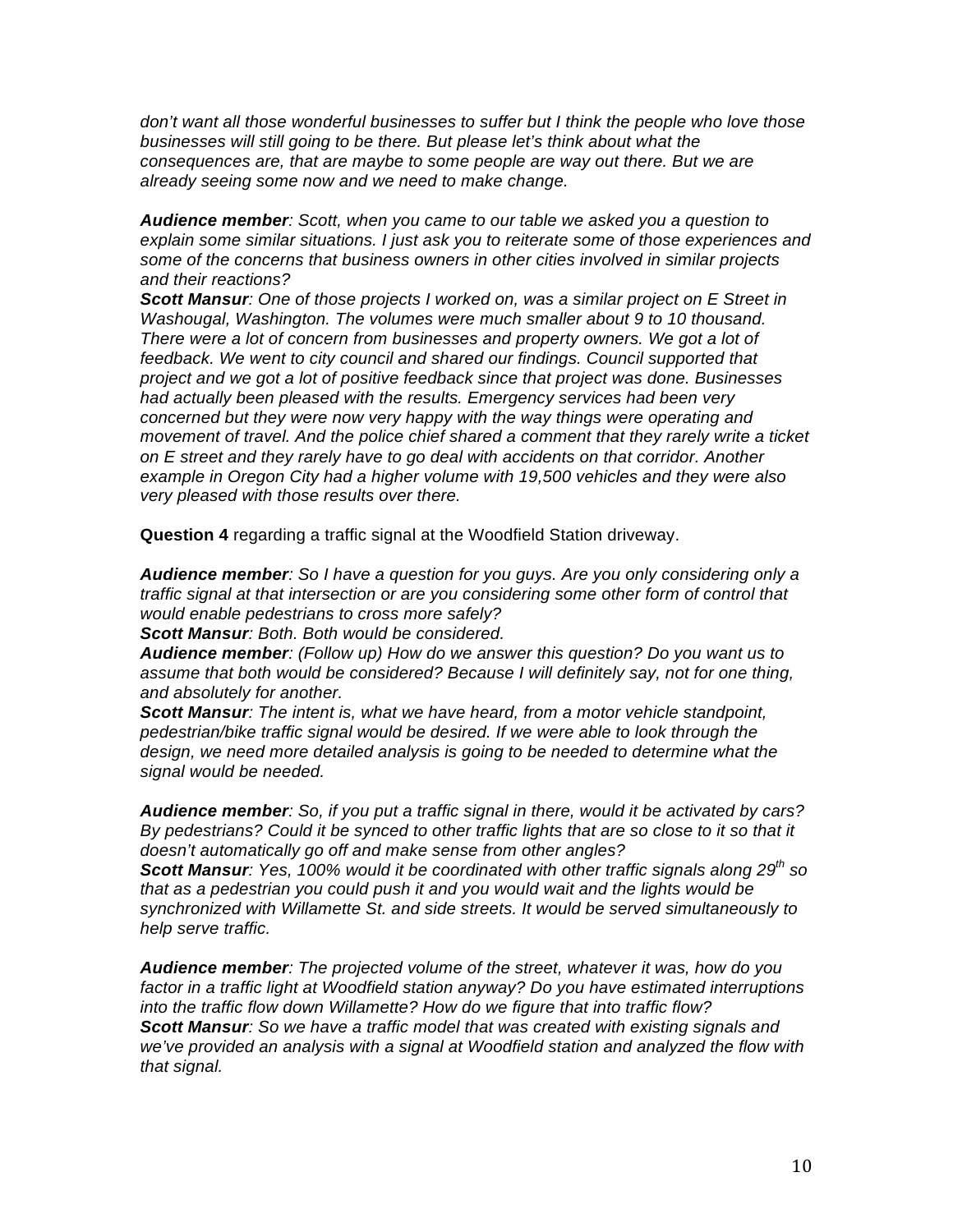*Audience member: (follow up) So the current delay in these options up and down Willamette in the current model, that factors in at the Woodfield Station light, or does it not?*

*Scott Mansur: It does in each of the alternatives though. Each of the alternatives, when we talk about the travel time delay, each of those alternatives has a traffic light at Woodfield station assumed so it would be equally impacted.* 

*Audience member: I think my question was just answered. You've already studied this and it is a possibility. Because when Woodfield Station went in, we discussed it with the traffic department and a light being there and they said it was impossible to do. Is it now been studied enough that we know for sure that it can go in?*

*Scott Mansur: There are a lot of different variables. We have done preliminary evaluation but we will need a more detailed evaluation. That still needs to take place. Part of our process is to install a traffic signal you actually have to meet national standards. There are a few more steps in the process to confirm if the signal is a viable option at this point.* 

*Audience member: (follow up) So it's a maybe now? Scott Mansur: It's a maybe.*

*Audience member: Is it possible to have a temporary light there and study it and see how it works before we do it permanently?*

*Chris Henry: A lot of things are possible. We have considered that as a possibility. We are considering the possibility of a trial. But we haven't landed on yes or no.* 

*Audience member: The question says it would be closing some businesses' driveways on the east side of Willamette. Why does it say that?*

*Chris Henry: Typically you don't want driveways immediately adjacent to the signal, it's harder to control the traffic that way. Ideally, we would eliminate driveways. While we haven't gotten to the level of detail yet, we have identified it as a concern.*

*Audience member: Have you considered that the traffic might back up into the intersection of 29th and Willamette?*

*Peter Coffey: Yes, that is a significant concern. We are still looking at howo to make it work effectively. So it's still a work in progress.*

*Audience member: Did you ever think of just closing the driveway to the shopping center and just keeping the one on 29th open?*

*Chris Henry: Typically, that is not popular. A lot of things are possible but businesses are entitled to give their customers access. How they achieve that access is a matter of discussion.*

*Audience member: To me this turn out of that access onto Willamette is quite scary, particularly when traffic is busy. So if this is the best alternative to come out with, I think it is absolutely necessary to do something, so I support it.* 

*Chris Henry: It's scary for pedestrians and that's where the signal comes into play and provides opportunity for pedestrians to cross safely.* 

*Audience member: I have a quick question about measuring delay. Is that for peak hours only?*

*Chris Henry: Yes, during the PM Peak hour.*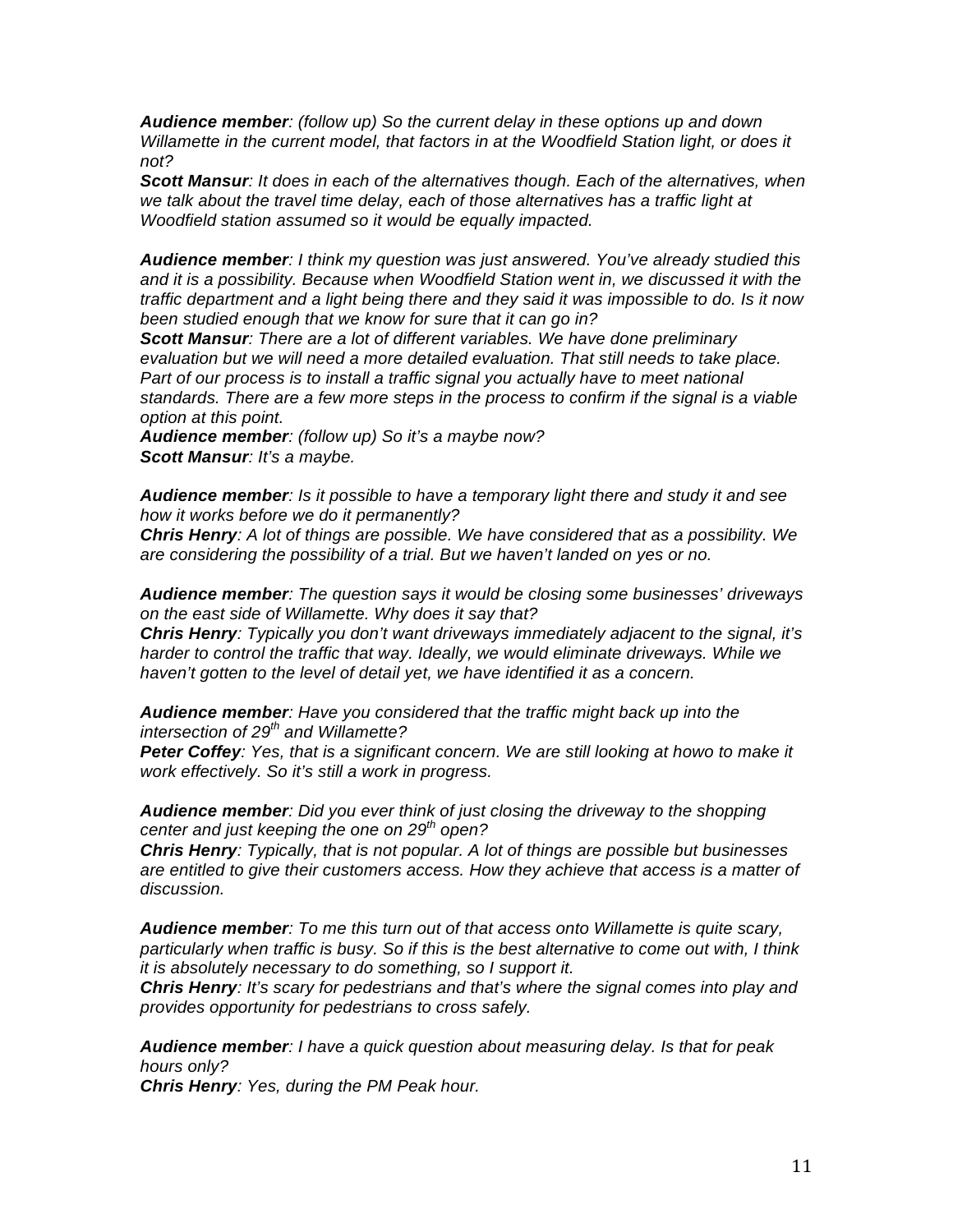*Audience member: (Follow up) So what is the change in the delay in the rest of the day for 23 hours?*

*Chris Henry: This is something DKS is working on to be able to describe what the other times of the day will look like, off peak and how it changes throughout the day.*

*Audience member: You know there is a bank or something that is a little north of Woodfield entrance. Technically it is connected to that parking lot. Is it possible to make the light further north?*

*Chris Henry: We looked at that, we talked with the people who owned the Woodfield Station property and managers of Market of Choice and some businesses. Ideally, it would be help and it would be nice to move the intersection up north. However, we have no firmed up plans and it would take work and talk with more multiple property owners.* 

*Audience member: Would it be possible to have the traffic light there but only operate at peak traffic times?*

*Chris Henry: You could do that but traffic operations like predictability. And things that aren't always working aren't always noticed and that reduces the effectiveness for the users.* 

**Question 5** regarding motor vehicle delays in alternatives 3 and 5.

*Audience member: Is there any data on the new redesign on 29th, going west and the impact that has had on the traffic delay?*

*Chris Henry: The operation of the signal as it is today, is included in this analysis. Audience member: (Follow up) How did that change from a year and a half ago when you put it in?*

*Chris Henry: We have bike lanes now and its different for motorists. It's the consequence of creating options for mobility in the corridor. The consequence for adding bike lanes is, that it has made it a little bit more difficult for motorists moving east and west through 29th.* 

*Audience member: As I understand the level of service and delay times, those are all concerning the 1-hour peak PM flow. Any idea what happens the rest of the 23 hours of the day?*

*Chris Henry: That is what we are working on. DKS is in the midst of doing that analysis and looking at off-peak effects to help answer that question an describe what it might be like on other times of the day. Right now we are showing the worst-case scenario here. And as 29th Ave. in alternatives 3 and 5, show Level of Service E, that is 1 second of average delay past the threshold. That is a policy question for the Eugene City Council, whether or not they want to accept higher levels of congestion along the corridor. And they can do that like they have in the downtown core. It's a very small amount of delay.*

*Audience member: I would like to see an additional box here say that, "Delay not a problem for such short distances." We are not queuing on a turnpike for 10 miles. We are going through a six-block section. For me, when I drive, I expect delays there. I expect delays in this very short, congested section. I would love to see this as an alternative.*

*Audience member: With options 3 and 5, you talked about a 30% decrease in traffic accidents. Does that take into account the slowed down speed into the picture?*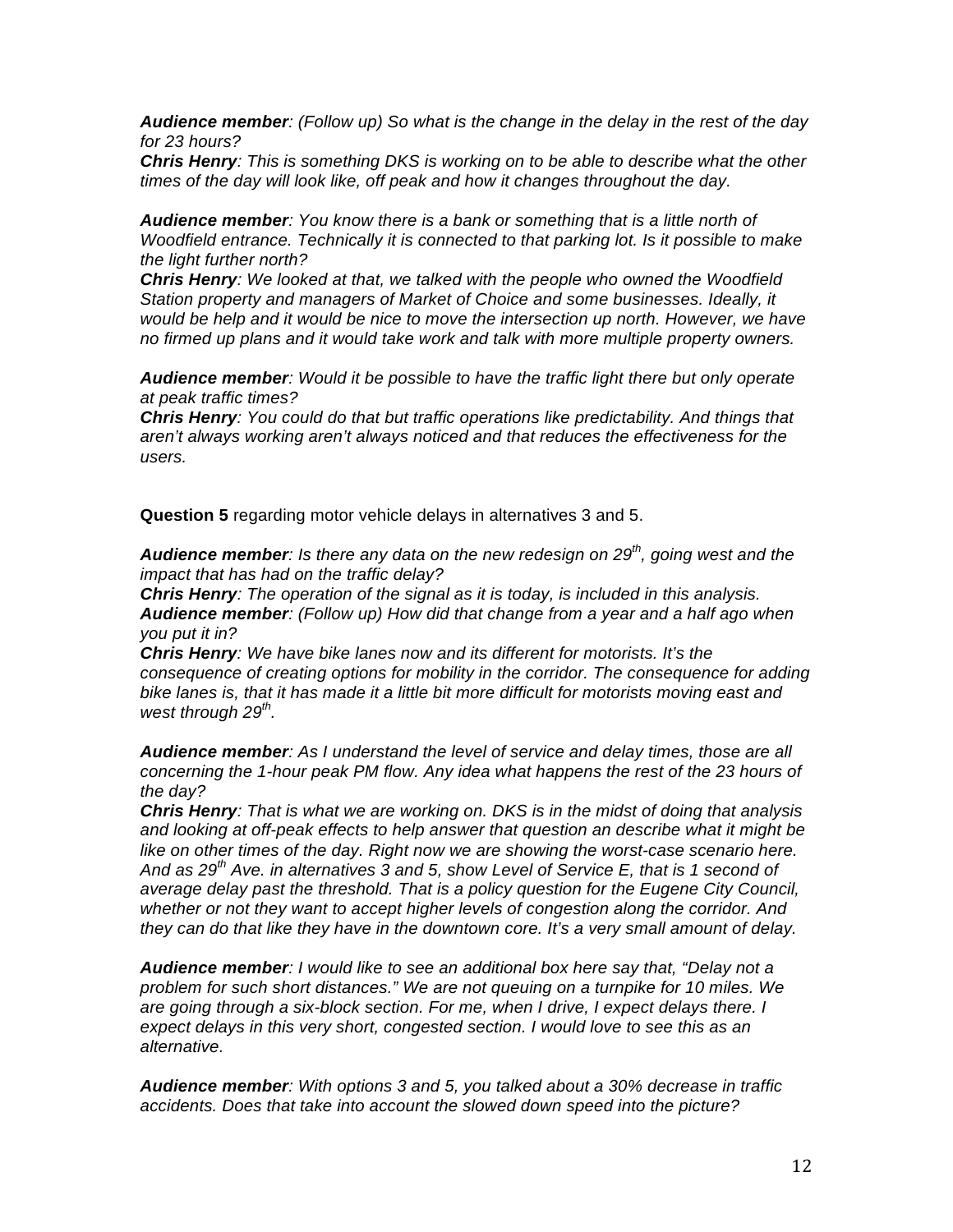*Chris Henry: The operational models don't consider the crashes effecting mobility. That is something you might consider for recurring congestion on a freeway but not for this model.* 

*Scott Mansur: A lot of the case studies used for the 30% reduction all showed reductions in corridor speeds, which is a lot of the relationship to having fewer collisions, especially in the severity in injuries. Slower speeds reduce life-altering crashes.*

*Audience member: I am noticing that for this question, especially in the impact on commute time for cars, I am wondering if you had considered what the commute time will be for cyclists?*

*Scott Mansur: That's not something we have looked at, at this time. Chris Henry: As Scott said earlier, the multimodal level of service tool is relatively new, hasn't been used yet- until now in the City of Eugene. It has some limitations and one of them is that it doesn't predict some of those things.* 

*Audience member: Just a quick opinion, and that is that the 30 seconds delay equals safer working roadway for most people and less – because things are slower- less accidents, I think that would make a lot of sense. And if I am really in a hurry, I would choose a different way to go.* 

*Audience member: Since a very large number of people in this audience here are people who either do or choose to ride a bicycle through there if they had that opportunity, and the current delay on the street is a 20 year average for most of the people if they think about bicycle riding. It seems like there should at least be a discussion on the question- even though I understand that you might not have all the tools to do the multimodal level of access study…there's gotta be some consistence, constant recognition of how bad it is for pedestrians and bicyclists right now. And that could improve tremendously. If we are talking about a 30 second delay for automobiles, the increase in speed in which bicyclists and pedestrians could get through there could quadruple. So my question is will you be able to include information along those lines about what it does for everybody when you present this to City Council and when you put it out there on the web?*

*Chris Henry: Not much more beyond what we have already said. We have said that alternative 1 is good for transit and motor vehicles, alternative 3 is good for cyclists, and alternative 5 is good for pedestrians. Saying much more than that is guesswork.*

*Audience member: I understand that I am talking to people that are focused on traffic engineering, not city planning, urban planning, or community development. I understand that's what the focus is. If all of us visit other cities and look at areas that we find desirable that are enjoyable to spend time. We don't focus in on the speed of the traffic on a street. We focus on the sense of place and the activity within a street. And typically, that means the traffic flow is very slow. So I would contend that an objective associated with trying to increase the speed of traffic maybe counter to the object of creating a sense of place and creating community associated with the street. Now here's the question: as you were engaged in this assignment, was there a focus or an intention behind that assignment? You know like, what was the problem you were given that you were supposed to solve. Because sometimes that defines how you look at the problem in the first place.*

*Chris Henry: To clarify, our objective is not to improve the speed for motorists through the corridor. We are simply here reporting the facts of the analysis. Our charge here was to support the land use development and planning work with the transportation system.*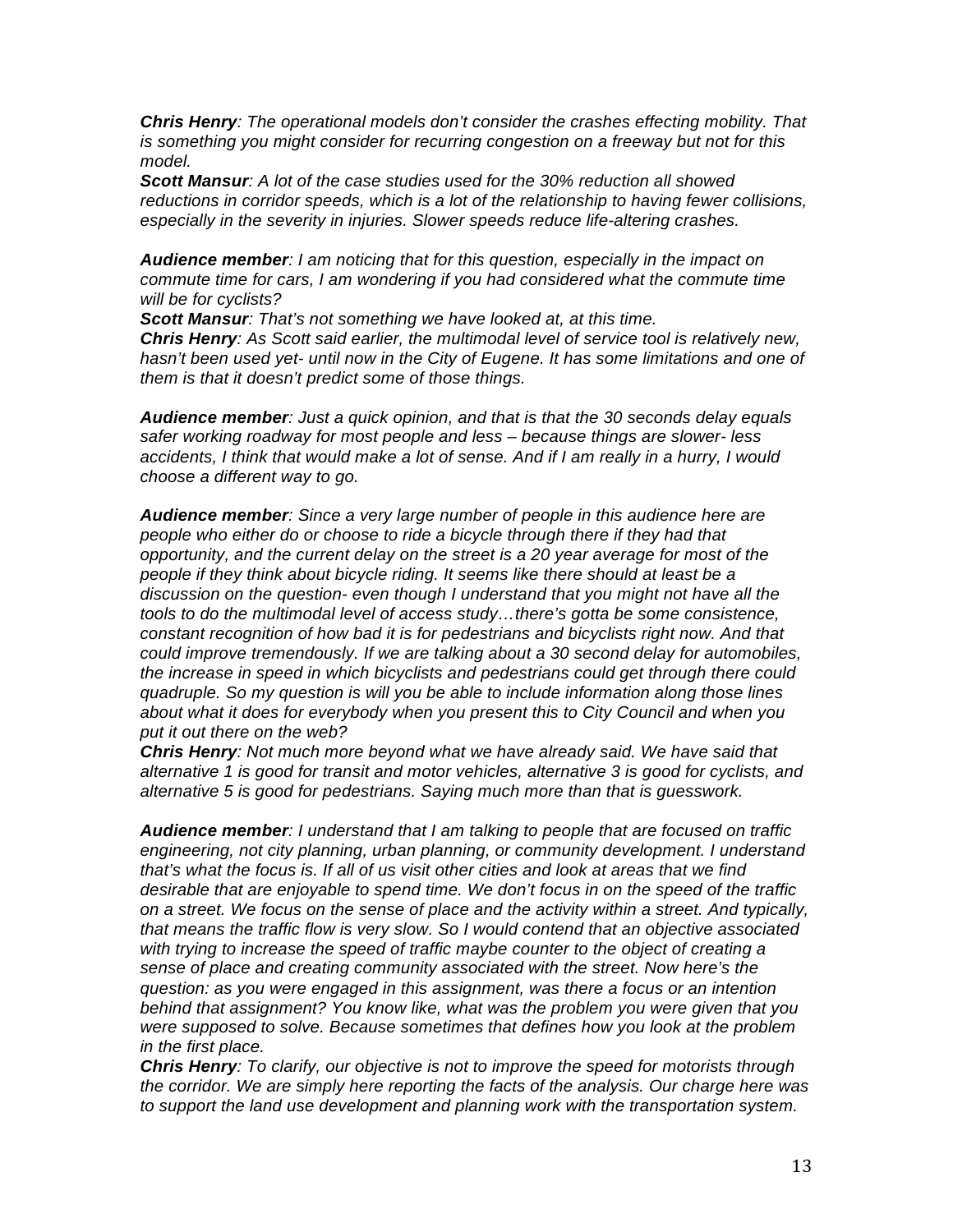*The current system isn't working very well for most users and we are exploring options on how to do that. The plan is to be: supportive of the existing businesses, support the area's vitality, create balanced multimodal transportation system- so you can walk, bike, ride the bus, or drive to further land use work for opportunities for infill and redevelopment, and create a well informed community supportive of the plan. Those are our goals.* 

*Audience member: I just had one question regarding the accident rate, we are making a supposition that we are going to have a 30% drop in the rate. I've driven that street twice a day since 1967 till about 5 years ago when I retired. So I saw very little accidents during rush hour. I am wondering when we compare the accident rates, what hours are they occurring? Are they occurring between 10 pm and 4 am? Do we have other factors causing accidents Have you also looked at where the severity of the accidents? Chris Henry: The crash rates you describe looks at a lot of different factors. It is independent of the time of day. This includes the total number of crashes divided by the total number of vehicles traveling on the roadway for a three-year period. What we saw was, the crash rate that was about twice what we would expect for similar streets in the state of Oregon. The reduction figure that was quoted earlier was expecting anywhere between 10-30% reduction in the number of crashes. Many of those crashes, when we talk about locality are associated with driveway accesses and intersections. People turning create conflicts for pedestrians, bicyclists, and motorists alike.* 

*Audience member: I would like to know if the option of no left turn from Woodfield Station, heading east onto Willamette has been considered. I think that a pedestrian crossing would be very helpful. An example of one I see is on Chambers, for the pedestrian to push the button and change the light. I do travel that stretch a lot and I see traffic hung up because of cars trying to get out of Woodfield Station and head north on Willamette. So I think I would opt for a "no left turn" at that point.* 

*Audience member: I am not quite sure why the question phrased only about traffic delay. It's kind of a biased question.*

*Chris Henry: You are right.*

*Peter Coffey: This question is phrased about traffic because we were focused on that alternative and it is geared to measure your sensitivity on traffic delay.* 

*Audience member: My thought is that sure maybe 30 seconds or maybe 1 minute of delay could happen. But it is far more hazardous to pedestrians and bicyclists. People could get into accidents three times more likely according to statistics. That's far more concerning than any traffic delay. I can't see any downside to making it more userfriendly to bikes and pedestrians.*

*Audience member: I have a question about driveway modification but not getting much detail. Because that would eliminate some of the delays from turning and I am curious about what your thoughts are. What do you want to do about it? Do you want to remove some of them? Have you talked to stakeholders about this as an option for them? Chris Henry: Modifying driveways for access to properties or businesses demand a one-on-one conversation with each of those effected parties. Some of them are dependent on which alternative is selected. We have looked at best practices of what potential modifications might be recommended. More conversations need to be had to prioritize them. We are at a very high concept level here and we will move to the detail and engineer design next.*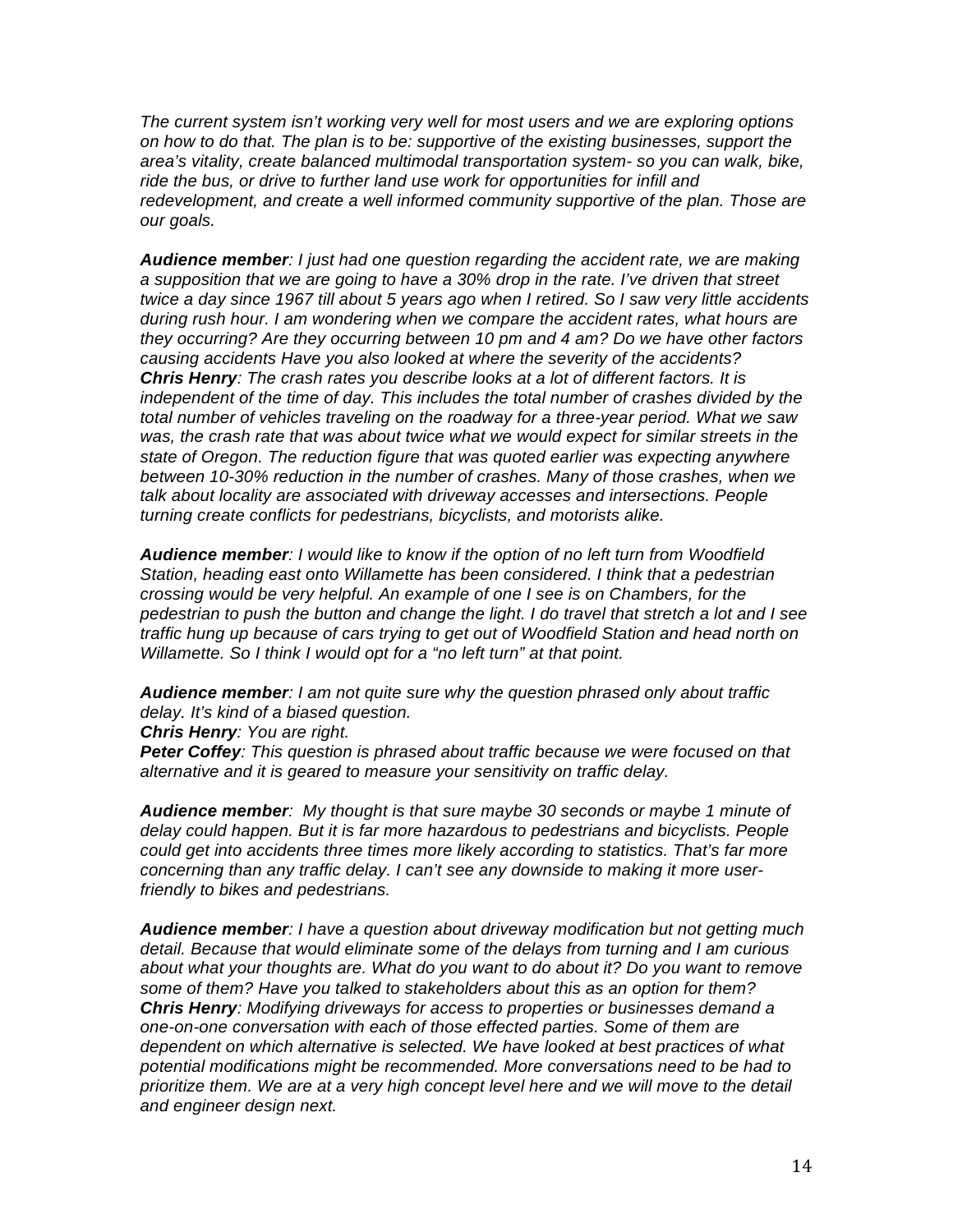*Audience member: One of the things I have noticed in my completely unscientific observation is that people seem to speed a lot down Willamette. Does the time difference take into account maybe people actually going the speed limit or assuming it will be like the times now where people continue to speed?*

*Chris Henry: The travel times considered were based on the current conditions, providing an average speed. In alternatives 3 or 5, there is no opportunity to pass other vehicles, so you have to drive at the speed of the most prudent driver on the street. And particularly, speeds are lowered in alternatives 3 and 5 than alternative 1.*

*Audience member: You talked a little bit about turning at the different intersections. I am curious about how the different alternatives stack up when you are turning left at an intersection. So for example, as a car making a left turn into a driveway, is it going to be easier from one alternative to another to access those businesses?*

*Peter Coffey: I think there are two ways to look at it. If you are turning left in alternative 3 and 5 you will have the center turn lane to pull into. The other way to look at it though, is when you get in that center turning lane, you will have to yield to on-coming traffic. Today there are two lanes of on-coming traffic, but in alternatives 3 and 5, you only have one. Those would be the two perceptions I have about turning into a driveway.* 

*Audience member: Can you elaborate about what you mean by 'bus pull outs' and the potential for bus pullouts? Because I really hate being stuck behind a bus putting a bicycle on.*

*Chris Henry: We've heard interest in bus pullouts and shared these views with Lane Transit District. We will need to look very closely for opportunities for them. It effects their operations and their preference is to stay in the lane of traffic or the traffic stream because they have difficulty getting back into traffic. Motorists don't typically yield to them.* 

*Audience member: (Follow up) Well, what is a bus pull out?*

*Chris Henry: A bus pull out is, instead of parking in the travel lane to let people on and off, they pull into the sidewalk space, which would require more space. There are very few opportunities where we could incorporate that without effecting adjacent properties.* 

*Audience member: This is a question for Peter, Peter you said something about in the center turn lane some people worry about collisions. Do you have any statistics on that? Peter Coffey: What we see generally in facilities like this is an overall reduction in the collision rate when we reduce the number of travel lanes. And that's a combination of different types of collisions.* 

*Audience member: I'm going to ask the question from a different aspect. How much funding is in place at the present time to implement any portions of this overall project? Chris Henry: Funding is in place thanks to voters passing the preservation bonds to fix streets and bikeways. That's just for the driving surface between the curbs, intersections, and wheelchair ramps. There is a portion of that funding set aside for pedestrian and bike improvements but they are not prioritized. There's about \$500,000 a year over the five years of the bond that hasn't been allocated for this project. Nor has funding for storm water improvements or sidewalk improvements or utility relocation out of the corridor. So we need to first define what the project is that we want. And then we can find the money to realize our goal.*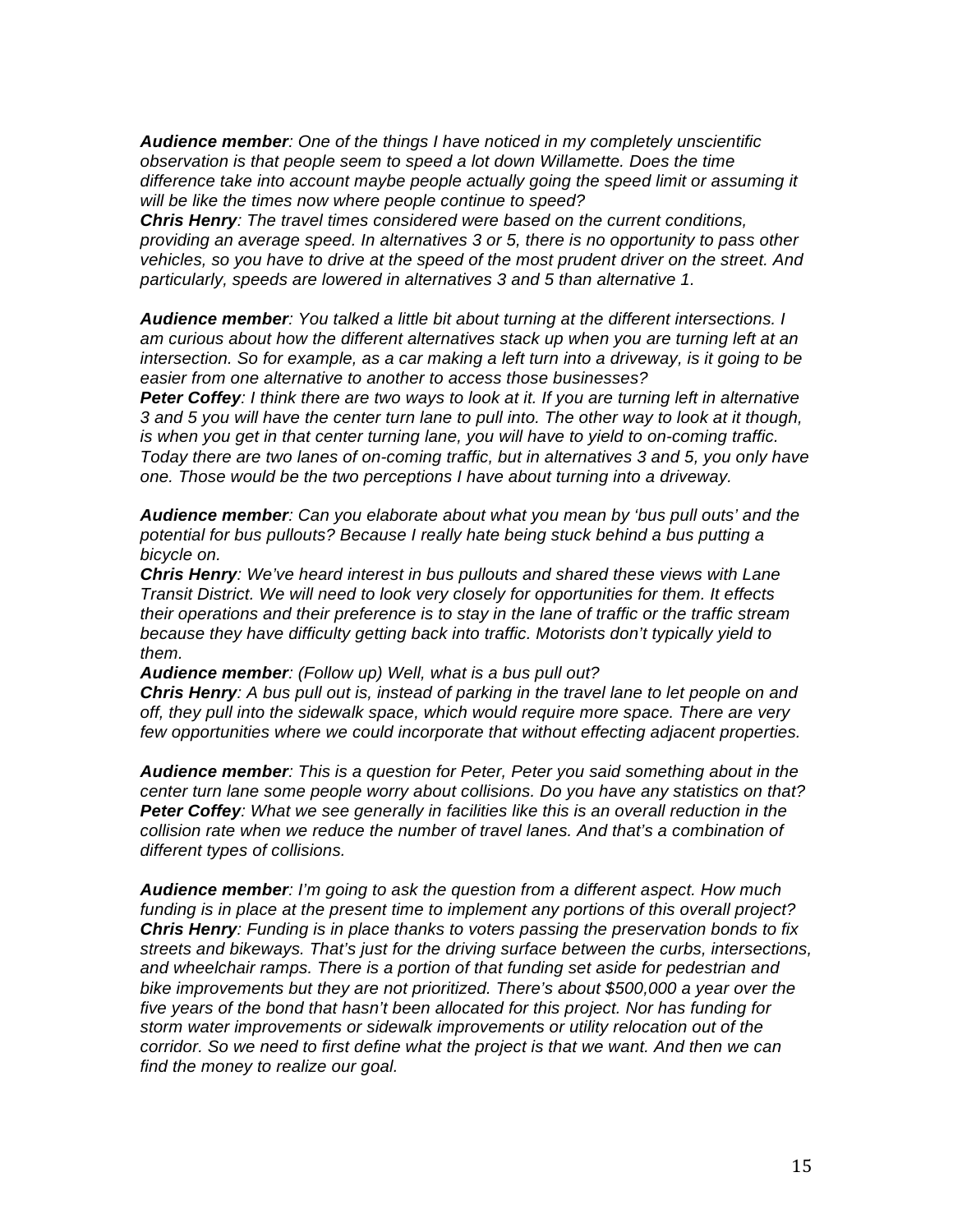#### **Question 6** regarding traffic shifts

*Audience member: So I just had a comment and an observation really. It would seem to me that people who are concerned about the delay are those who are using Willamette as a through route and not intending to stop at the businesses.* 

*Audience member: Amazon parkway was an original road that was supposed to connect to the south instead of all of it going to the east. It was designed with the idea to take traffic away from Willamette St. So shouldn't there be an alternative here saying that it is a good idea to move some of the traffic off Willamette Street instead of the fact that it is only okay?*

*Chris Henry: The businesses might disagree.*

*Audience member: So I would like to add to that, I really think that this question should be two parts. Part 1, is about the residential neighborhood streets. Do we think its okay to have cut through traffic in the single-family residential neighborhoods? Part 2, would be the question of, is it okay to divert some traffic to streets that are designated as arterials and intended for that. I think this is difficult to answer as a single question.*

*Audience member: Eugenians don't change their habits that easily. They still go home for lunch. They did 46 years ago when I moved there, they are doing it now. They're not going to quit going to businesses on Willamette St. just because of some change. They'll complain; they won't change.* 

*Audience member: I just wanted to make note. I didn't know if there was any traffic shift in mode choice. So by adding bike lanes on Willamette St. does that make some people feel safe enough to bike on them or if you widen the sidewalks are people who used to drive going to walk because they feel safer? So what is the traffic shift in our modes? Chris Henry: We'd like to know that too, but we don't.*

*Audience member: I just wanted to point out the biased nature of the wording question that is only referring to the shift of people away from Willamette by car rather than the potential of people shifting onto Willamette by bike.*

*Audience member: So I was thinking that it requires you to make an educated guess. If there is a traffic shift from 25 to 100 cars at the peak hour, wouldn't it stand to reason that by creating a balance in allowing modes of transportation, you would make up for that the rest of the day?*

*Chris Henry: How much you make up for that is undetermined. What we do know from other studies is that bike lanes will increase bicycle use by about 30%.* 

*Audience member: The graphic showed that traffic will increase on Willamette St. under the status quo. Is traffic going to shift anyway because people don't want to sit in traffic?*

*Chris Henry: Perhaps in the long run, people will want to. Generally, everyone's response to congestion and delay is that you find an easier route. But once all the easy routes are gone, they will use the roads.* 

*Audience member: As the population increases and traffic increases, people are going to seek alternative routes in their vehicles. From a bicyclist's standpoint, this is something I practice myself. I seek the flattest routes and Reed says that's what*